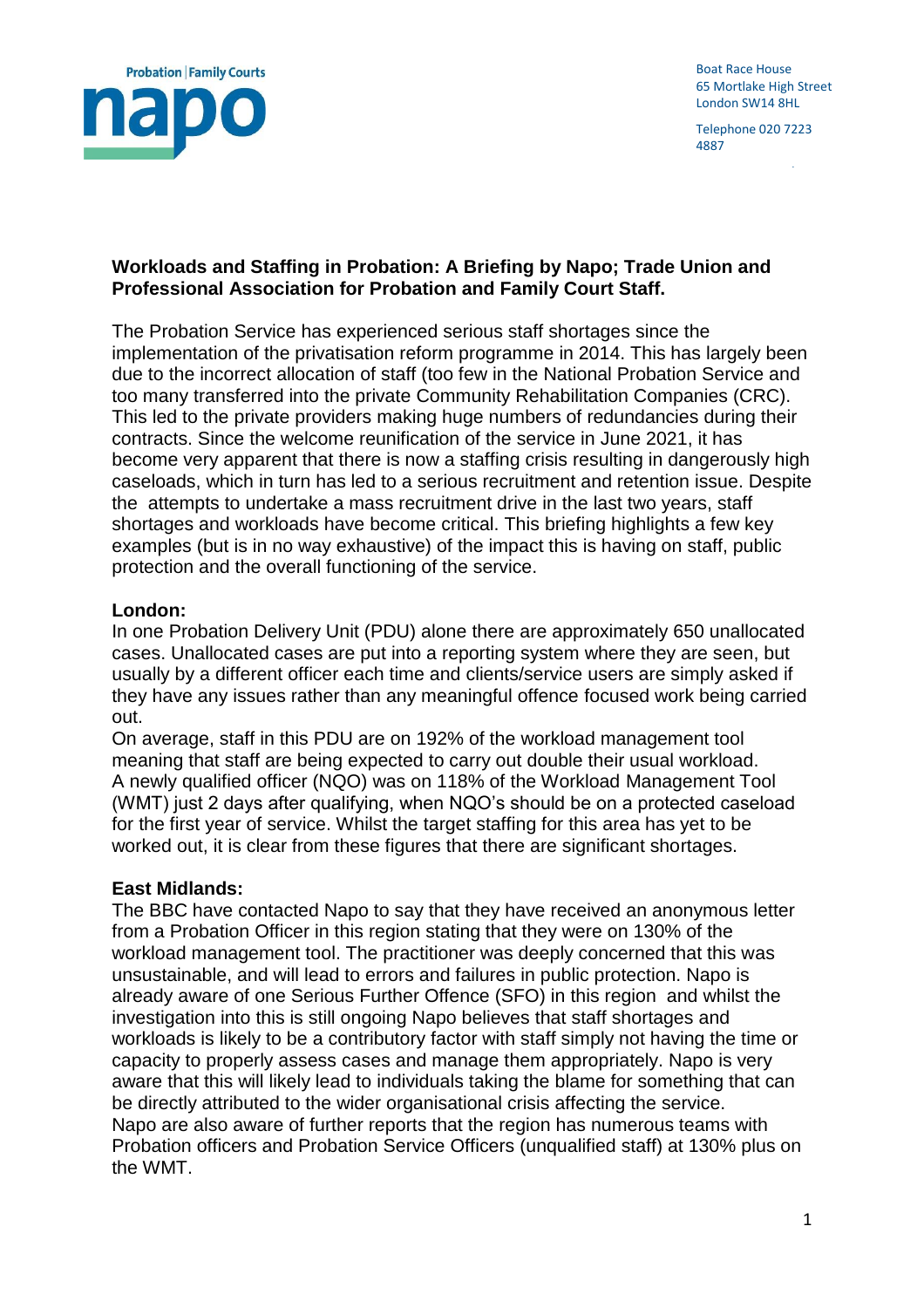# **Staffordshire West Midlands:**

Due to the Staffs West Midlands Region re-organising staff to try and combine legacy CRC and NPS staff, a number of colleagues have been asked to express their preferences for where they would like to work.. A large number of staff expressed a desire to get out of Offender Management (holding a caseload of clients) and have tried to go into Court teams or other areas of the business where the role does not require them to hold client caseloads. This has resulted in a completely new court team in Birmingham, which now contains many staff with inexperience of this important work. In addition, a lot of staff are unhappy about where they have been allocated and have appealed adding to the issues described above.

It is now becoming normal for practitioners to have caseloads of 130-150%. There is also at least one case of a PQUiP (Trainee Officer) being allocated a caseload between these figures. There is also some evidence to suggest some colleagues have 170% against the WMT.

## **Wales:**

Napo has seen evidence that staff are on over 150% on the WMT.

## **Warwickshire and West Mercia:**

Staff have submitted Foreseeability Notices to managers due to excessive workloads and concerns of Health and Safety risks to staff. Caseloads fluctuate between 135% - 145% on the WMT.

### **Risks:**

The Probation Service has experienced staffing and workload crisis' before. In the 2000's there were two very prominent SFO's: namely the: Sonnex case and Hanson and White. Both were subject to full reviews, and in both instances excessively high caseloads were found to be a significant factor in the failings in risk management which led to the commission of these offences and ultimately the death of their victims.

Napo is deeply concerned that we will see an increase in SFO's which is a serious public protection issue. We are also concerned that this will lead to individuals being held accountable for something that is, in our view, an organisational failing. Under such circumstances Napo will do all it can to defend our members against 'scapegoating.'

## **Recruitment & Retention:**

The current Civil Service centric recruitment process for Probation Officers is flawed; especially for internal candidates who are being asked to use personality tests that take no account of an individual's experience. As such, experienced Probation Service Officers who wish to progress to qualification are finding themselves in a dead end job with minimal chance of progression. Napo is aware that there are some internal candidates who whilst being successful in the application process, have had their start date for training postponed as staff shortages mean they cannot be released from their current roles. Many staff are now leaving due to the relentless pressure they find themselves under. Some are leaving shortly after qualifying, which is a waste of talent and public funds.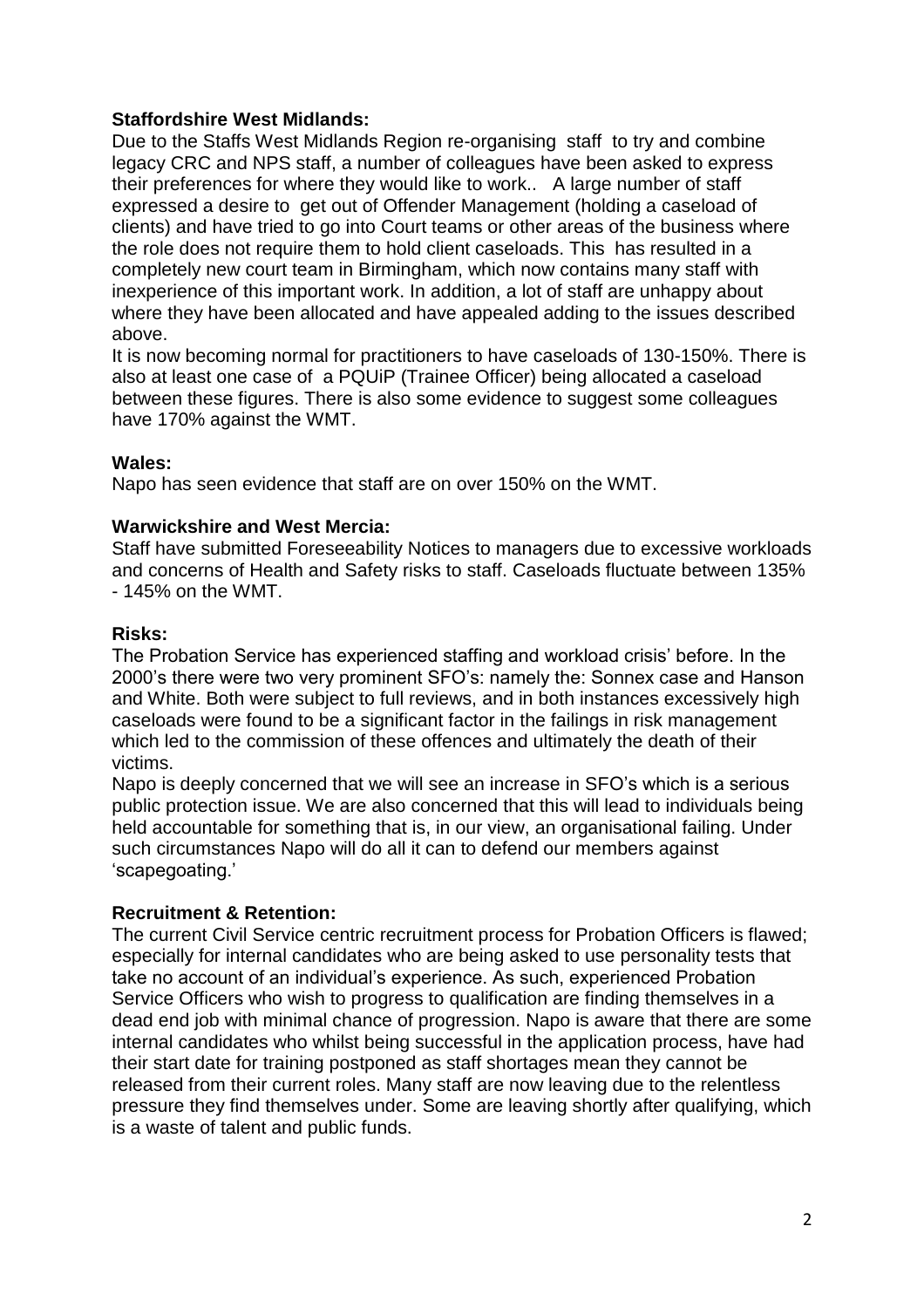## **Staff Personal Testimonies:**

"I am leaving the Service end of March after 21 years. I am passionate about what I do and there are aspects of my job that I love, but I cannot continue to look after myself in these circumstances any longer – it is detrimental to my physical health now and mental health – something that my employers pretend to care about and make a lot of noise about – whilst nothing changes on the ground. I have seen so many people leave including new qualified Staff as they just burn out rapidly and the support is not there, they cannot see it getting better."

"Staffing is a serious concern & it's always jam tomorrow with PQiP's coming soon but they cannot be expected to hold the organisation together & don't actually solve the problem. Firstly data collection & admin continue to dominate the case manager role . The duplication & lack of efficient systems is frustrating.

Also management of this Probation Service always take easy options with staffing & fail to make the tough calls about ensuring experienced & adequate staff are in the front line"

## **What Next?**

Napo is fully aware that this situation cannot be resolved overnight. However, we strongly believe that senior leaders and the Secretary of State for Justice have so far failed to fully grasp the situation or developed a short, medium or long term strategy to ensure the service can run effectively going forward. Whilst a workload management strategy is currently being developed and negotiated, this includes a formal process that will allow staff with unreasonable workloads to "miss out" certain tasks to relieve their workloads. This is a damming indictment of where we are at in this ever growing crisis. Napo is demanding a full staffing review to be carried out and for regional vacancies to be identified and published alongside detailed strategy. Probation staff have effectively run out of good will and are exhausted. The lack of a pay rise, despite their ongoing hard work has added further insult to injury. Probation needs real investment, not in gimmicks such as an expansion of electronic monitoring which has serious limitations in terms of actually reducing reoffending, but in a well-supported and decently paid workforce.

## **Questions you may wish to ask:**

- **1. Whilst HMPPS is currently going through a large recruitment drive, what steps are being taken to address the issues of retention for probation, what are the short, medium and long term plans to alleviate workload pressures for existing staff and what are the target staffing numbers for each region?**
- **2. Will the Minister direct the National Probation Service to enter into meaningful pay talks with all three probation Trade Unions and what assurances can he give to staff that he will ensure that there is a decent pay rise?**
- **3. What assurances can the Minister give that public protection and rehabilitation will not be jeopardised as a result of the workloads and staffing crisis in probation?**
- **4. Will the Minister take full responsibility for any serious further offences that occur as a result of dangerous workloads and severe staff shortages in probation and can he assure staff that they will not be blamed?**